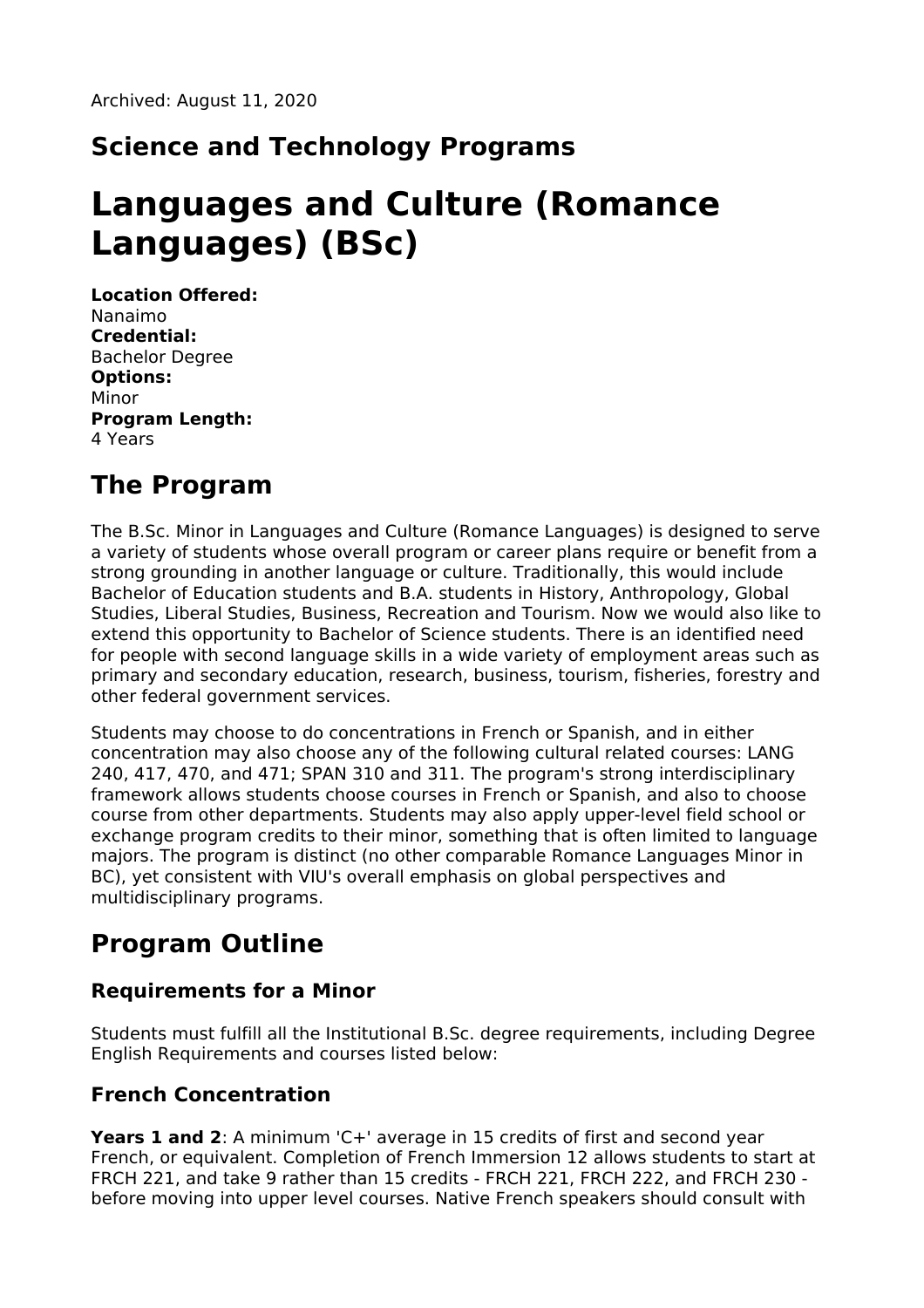department regarding eligibility.

| Years 1 and 2                                                                                            | Credits |
|----------------------------------------------------------------------------------------------------------|---------|
| FRCH 121 - (Intermediate French I)                                                                       | В       |
| FRCH 122 - (Intermediate French II)                                                                      | з       |
| <b>FRCH 221 - (French Oral and Written Practice I)</b>                                                   | з       |
| <b>FRCH 222 - (French Oral and Written Practice II)</b>                                                  |         |
| FRCH 230 - (Introduction to Francophone Culture and Literature) or<br>LANG 240 - (The Romance Languages) | 3       |

**Note:** Students without French 12 must take FRCH 100 / FRCH 101 and/or FRCH 110 to meet the prerequisite for FRCH 121. (Prerequisite for FRCH 121 is French 12, or <sup>a</sup> 'B' in FRCH 101 or FRCH 110).

**Years 3 and 4**: A minimum 18 credits of third and fourth year French, Spanish, or Language courses.

| Years 3 and 4                                                                                                                                                                                                                                                                                                                                                                                                                                                                                                                                      | Credits |
|----------------------------------------------------------------------------------------------------------------------------------------------------------------------------------------------------------------------------------------------------------------------------------------------------------------------------------------------------------------------------------------------------------------------------------------------------------------------------------------------------------------------------------------------------|---------|
| FRCH 300 - (Critical Analysis and Writing Skills)                                                                                                                                                                                                                                                                                                                                                                                                                                                                                                  |         |
| FRCH 301 - (Oral Expression and Cultural Exploration in French)                                                                                                                                                                                                                                                                                                                                                                                                                                                                                    |         |
| and <i>four</i> courses from the following:<br><b>FRCH 320 - (French Normative Phonetics: Theory and Practice)</b><br>FRCH 330 - (Development of the Novel in French)<br>FRCH 437 - (Special Topics in French Literature)<br>FRCH 447 - (Special Topics in French Language)<br>LANG 417 - (Special Topics in Romance Culture)<br>LANG 470 - (Translation Theory I) and LANG 471 (Translation Theory II)<br>SPAN 310 - (Spanish Culture to 1500)<br>SPAN 311 - (Spanish Culture 1500 to Present)<br>SPAN 417 - (Special Topics in Hispanic Culture) | 12      |

**Note 1:** Students may apply up to 6 credits of upper-level courses outside the Modern Languages department that are clearly relevant to the student's specialization, such as ENGL 405 - Inter-American Studies, LING 350 - Linguistics and the Dimensions, LBST 420 - The Modern Experience & Beyond (counts as 3 credits).

Other courses may also apply; consult with the Minor Program Coordinator for specific course approval. (Students may not count any course for required credit, in more than one program).

**Note 2:** Students may also apply up to 9 credits from <sup>a</sup> field school or exchange program with approval from the Department.

#### **Spanish Concentration**

**Years 1 and 2**: A minimum 'C+' average in 15 credits of first and second year Spanish, or equivalent. (Native Spanish speakers should consult with the department regarding eligibility).